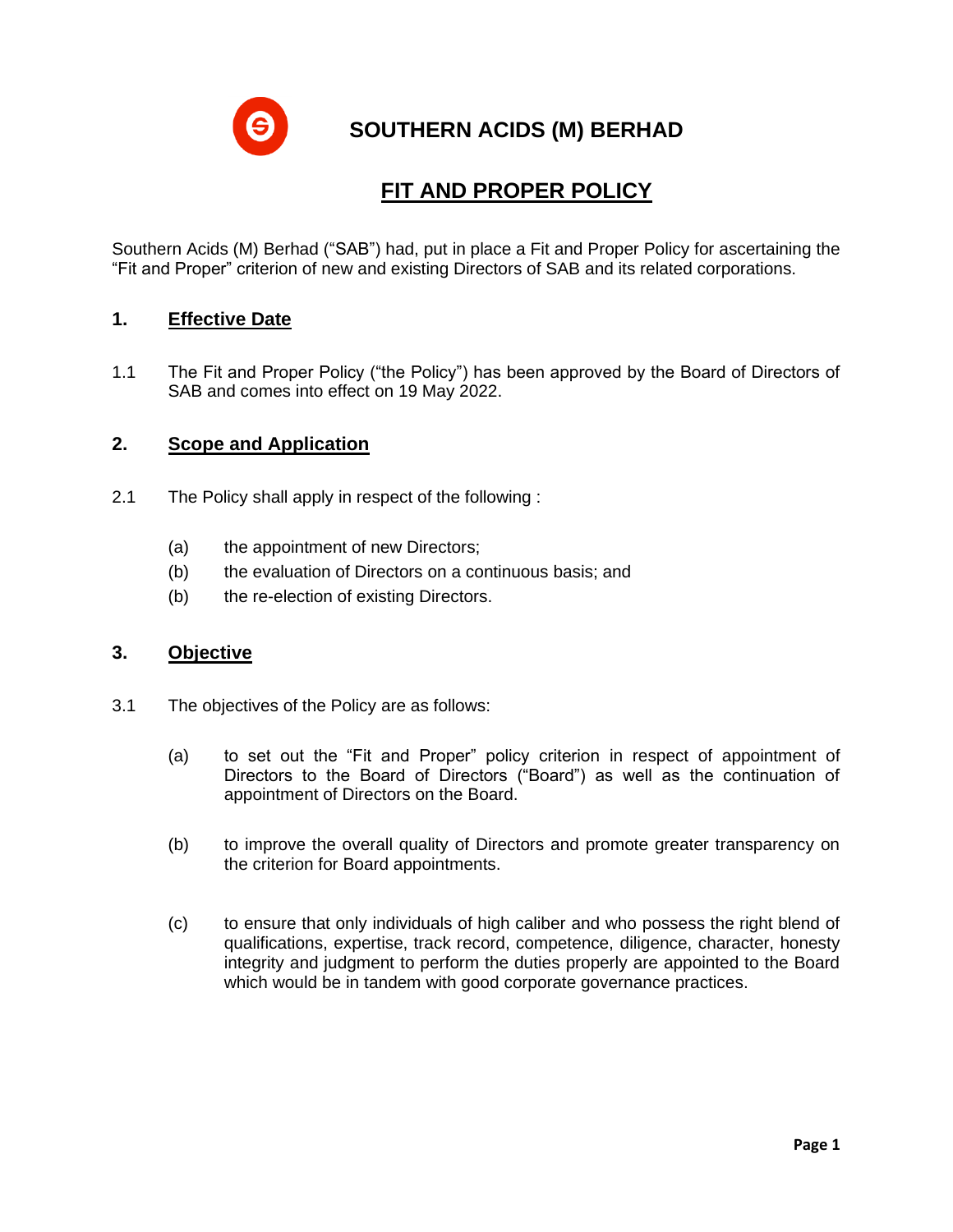# **4. Interpretation**

- 4.1 In the Policy, unless the context otherwise requires:
	- (a) the Recitals, headings and underlines are for convenience only and do not affect the interpretation of the Policy;
	- (b) words and phrases defined in the Act shall bear the same meanings herein;
	- (c) words importing the singular include the plural and vice versa;
	- (d) words importing a gender include any gender; and
	- (e) an expression importing a natural person includes any corporation or other body corporate, partnership, association, Public Authority, two or more persons having a joint or common interest, or any other legal or commercial entity or undertaking.

## **5. Review and Amendment**

- 5.1 The Policy must be periodically reviewed by the Nomination & Remuneration Committee ("NRC") and the Board to ensure their relevance and alignment with the organizational needs and structure and corporate governance practices.
- 5.2 The Policy may be amended, supplemented or substituted by the NRC upon the Board's approval, from time to time to ensure compliance with any modification, amendment or supplementation to any notifications and directions issued by the respective authorities (including but not limited to Bursa Malaysia Securities Berhad Listing Requirements) or under any law applicable to SAB.

#### **6. Required Notification**

- 6.1 SAB will ensure that all reasonable steps are taken to ensure that each Director has knowledge of and fully understands the Policy, and each Director receives a copy of the Policy before any assessment of their suitability is conducted.
- 6.2 The policy will also form part of the induction process of new Directors.
- 6.3 It is the duty of SAB to publish the Policy, and every amendment and supplementation to the Policy, thereafter, in its Website at http://www.southernacids.com/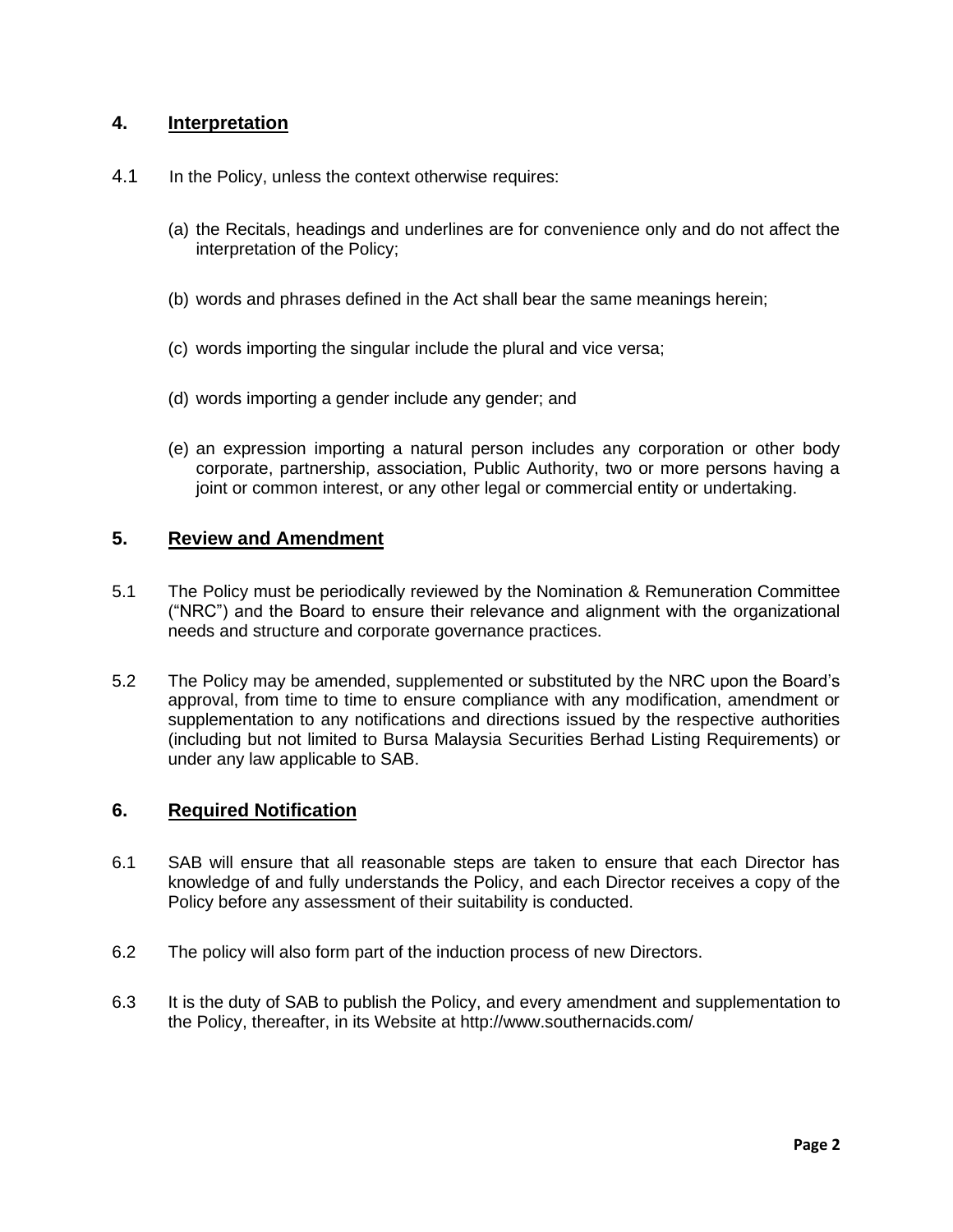# **7. Responsibility**

# (a) **Board**

- The Board is primarily responsible for ensuring that the Directors fulfill fit and proper requirements and for conducting assessments of the fitness and propriety of Directors' of SAB.
- The Board is committed to ensuring that each Director has the appropriate skill and experience which commensurate with the role the Director holds and will make final determinations on the fitness and propriety of each Director.

## (b) **NRC**

- The NRC shall undertake due diligence and be responsible for the assessment of the suitability or existing Directors and nomination or appointment of new Directors of SAB and making recommendations to the Board on all these matters.
- The NRC must ensure that :-
	- (i) the appropriate fit and proper assessments are carried out from time to time:
	- (ii) the required information is provided to the NRC and the Board on matters concerning the procedure for fit and proper assessments; and
	- (iii) SAB takes all reasonable steps to protect the information and documents collected for the fit and proper assessments from misuse, unauthorised access, modifications and/or disclosure.

# **8. Assessment of "Fit and Proper"**

- 8.1 The Fit and Proper Assessments ("the assessments") on each Director within the scope of the Policy shall be conducted both prior to initial appointments, at regular intervals and re-election of Directors, on an annual basis or whenever SAB becomes aware of information that may materially compromise a Director's fitness and propriety.
- 8.2 The assessments must be supported by relevant information in relation to the Director being assessed. Where significant reliance is placed on information that is obtained about the Director being assessed, and that information is material to the determination of the Director's fitness and propriety, the NRC shall take reasonable steps to verify the information against independent sources.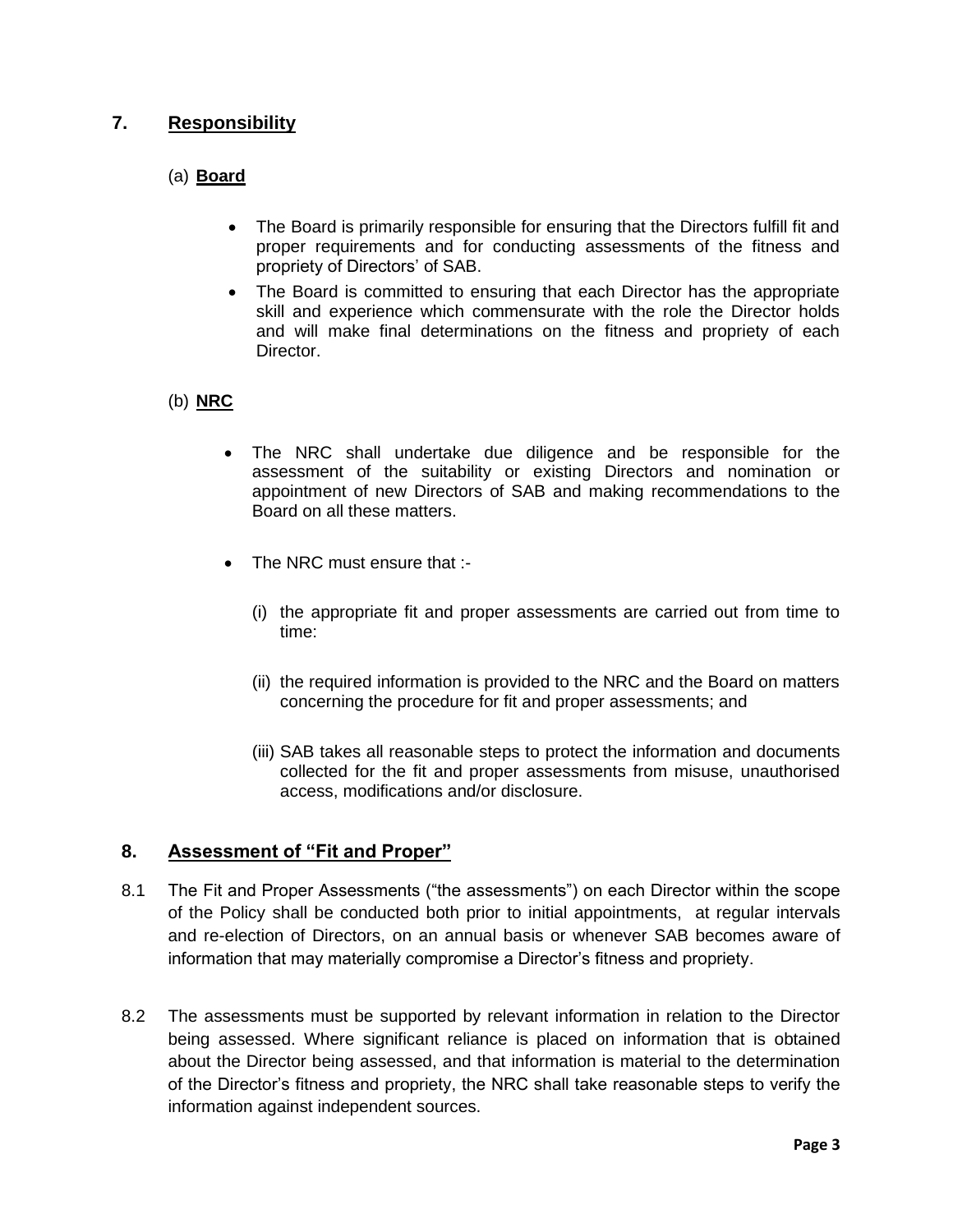- 8.3 The factors set out in Point 9 below shall be assessed individually and/or collectively, taking into account their relative importance.
- 8.4 Failure to meet one criterion on its own does not necessarily mean failure to meet the entire criterion. NRC should consider the specific circumstances which contributes to the Director's failure in meeting the criterion.
- 8.5 The assessment process will involve good measure of judgment, which must be exercised objectively and always in the best interest of SAB and the sound conduct o SAB's business.

# **9. Fit and Proper Criterion**

9.1 For the purpose of establishing whether a person is fit and proper the Company shall have regard to the following:

#### (i) **Probity, Personal Integrity and Reputation**

• The Director must possess personal qualities including but not limited to qualities such as honesty, integrity, diligence, independence of mind and fairness.

#### (ii) **Competence and Capability**

The Director must have the necessary skills, experience, ability and commitment to carry out the role.

#### (iii) **Financial Integrity**

- The Director must manage his debts or financial affairs prudently.
- 9.2 The assessment of the above criteria shall have regard to the considerations set out below

#### 9.2.1 **Probity, Personal Integrity and Reputation**

SAB should consider matters including, but not limited to the following:

- (i) whether the Director is or has been the subject of any proceedings of a disciplinary or criminal nature, or has been notified of any impending proceedings or of any investigations, which might lead to such proceedings;
- (ii) whether the Director has contravened any provisions made by or under any written law designed to protect members of the public against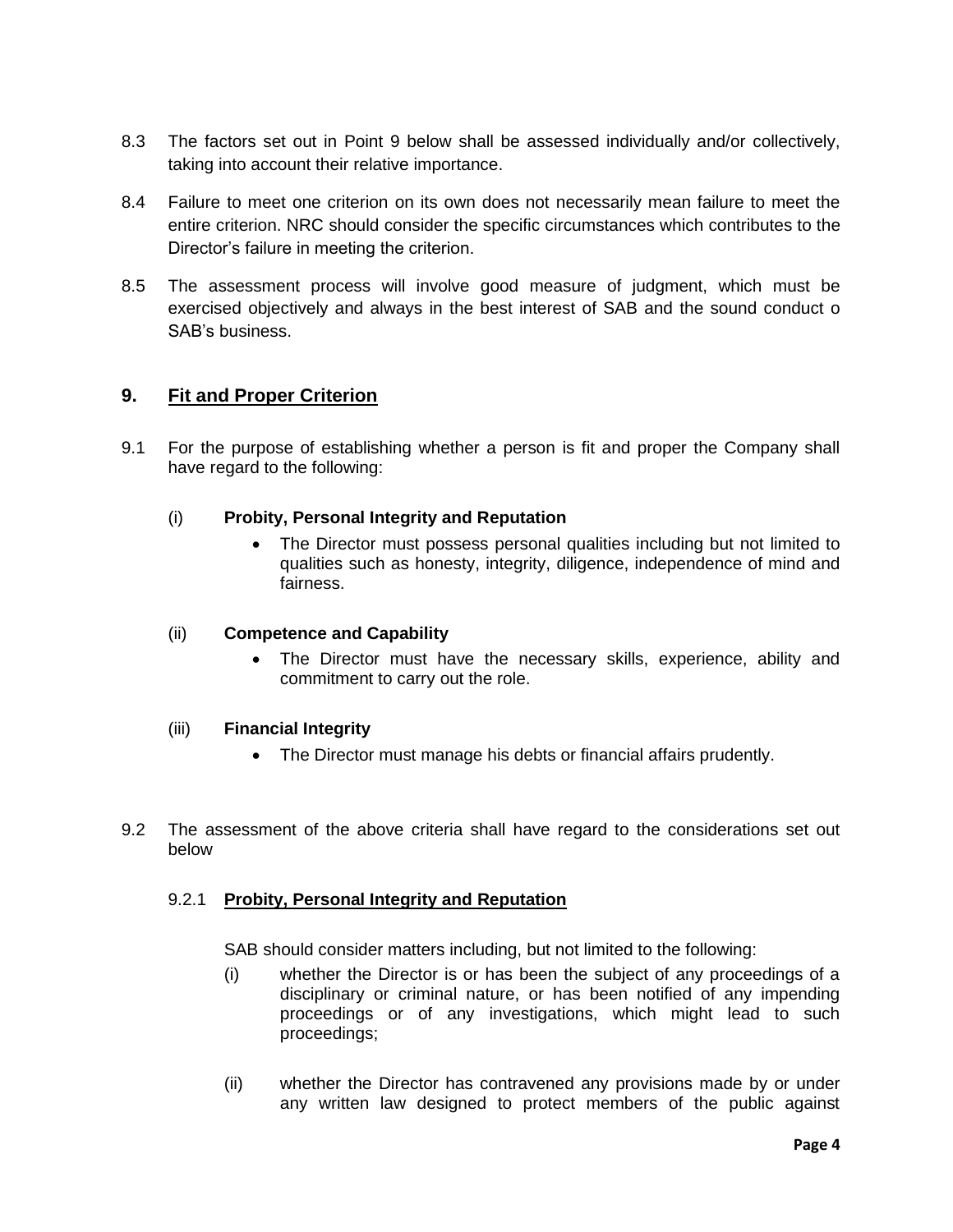financial loss due to dishonesty, incompetence or malpractice;

- (iii) whether the Director has contravened any of the requirements and standards of a regulatory body, professional body, government or its agencies;
- (iv) whether the Director, or any business in which he has a controlling interest or exercises significant influence, has been investigated, disciplined, suspended or reprimanded by a regulatory or professional body, a court or tribunal, whether publicly or privately;
- (v) whether the Director has been engaged in any business practices which are deceitful, oppressive or otherwise improper (whether unlawful or not), or which otherwise reflect discredit on his professional conduct;
- (vi) whether the Director has been dismissed, asked to resign or has resigned from employment or from a position of trust, fiduciary appointment or similar position because of questions about his honesty and integrity;
- (vii) whether the Director has been associated, in ownership or management capacity, with a company, partnership or other business association that has been refused registration, authorisation, membership or a license to conduct any trade, business or profession, or has had that registration, authorisation, membership or license revoked, withdrawn or terminated;
- (viii) whether the Director has held a position of responsibility in the management of a business that has gone into receivership, insolvency, or involuntary liquidation while the Director was connected with that business;
- (ix) whether the Director has been a Director of, or directly concerned in the management of, any corporation which is being or has been wound up by a court or other authority competent to do so within or outside Malaysia, or of any licensed institution, the license of which has been revoked under any written law;
- (x) whether, in the past, the Director has acted unfairly or dishonestly in his dealings with his customers, employer, auditors and regulatory authorities;
- (xi) whether the Director has at any time shown a strong objection or lack of willingness to cooperate with regulatory authorities and failure to comply with legal, regulatory and professional requirements and standards, including compliance with tax requirements and obligations;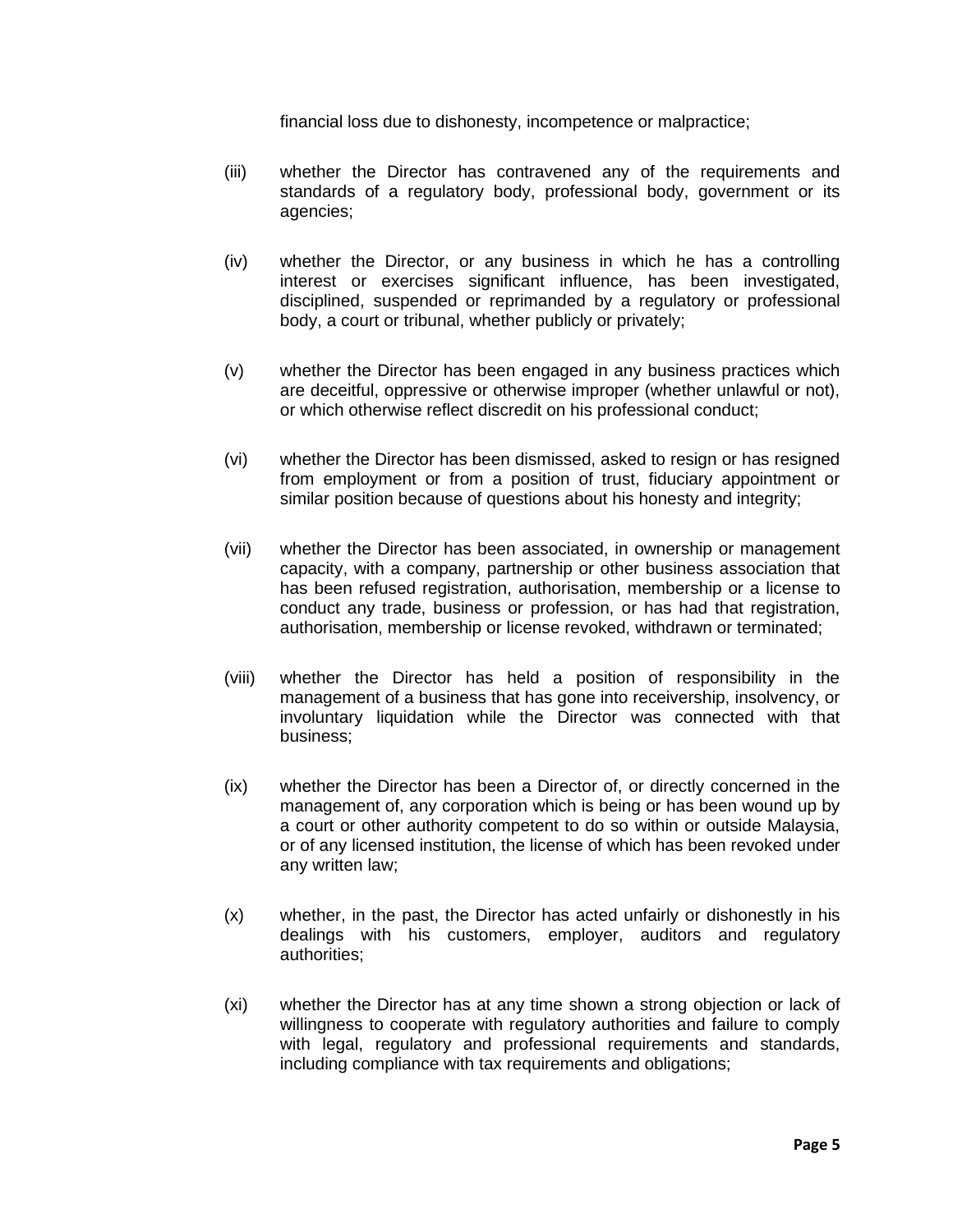- (xii) whether the Director has contributed significantly to the failure of an organization or a business unit;
- (xiii) whether the Director has at any time shown strong objection or a lack of willingness to maintain effective internal control systems and risk management practices; and
- (xiv) whether the Director is free from any business or other relationship which could materially pose a conflict of interest or interfere with the exercise of his judgement when acting in the capacity of a Director which would be disadvantageous to SAB's interest.

#### 9.2.2 **Competence and Capability**

Competence and capability are demonstrated by a Director who possesses the relevant competence, experience and ability to understand the technical requirements of the business, the inherent risks and the management process required to perform his role as a Director in his capacity effectively.

In assessing a Director's competence and capability, the NRC and the Board should consider matters including, but not limited to the following:

- (i) whether the Director has the appropriate qualification, training, skills, practical experience and commitment to effectively fulfil the role and responsibilities of the position and having regard to their other commitments; and
- (ii) whether the Director has satisfactory past performance or expertise in the nature of the business being conducted.

#### 9.3.3 **Financial Integrity**

Financial integrity is demonstrated by a Director who manages his own financial affairs properly and prudently. In assessing a Director's financial integrity, the NRC and the Board must consider all relevant factors, including but not limited to the following:

- (i) whether the Director has been and will be able to fulfil his financial obligations, whether in Malaysia or elsewhere, as and when they fall due; and
- (ii) whether the Director has been the subject of a judgement debt which is unsatisfied, either in whole or in part, whether in Malaysia or elsewhere.